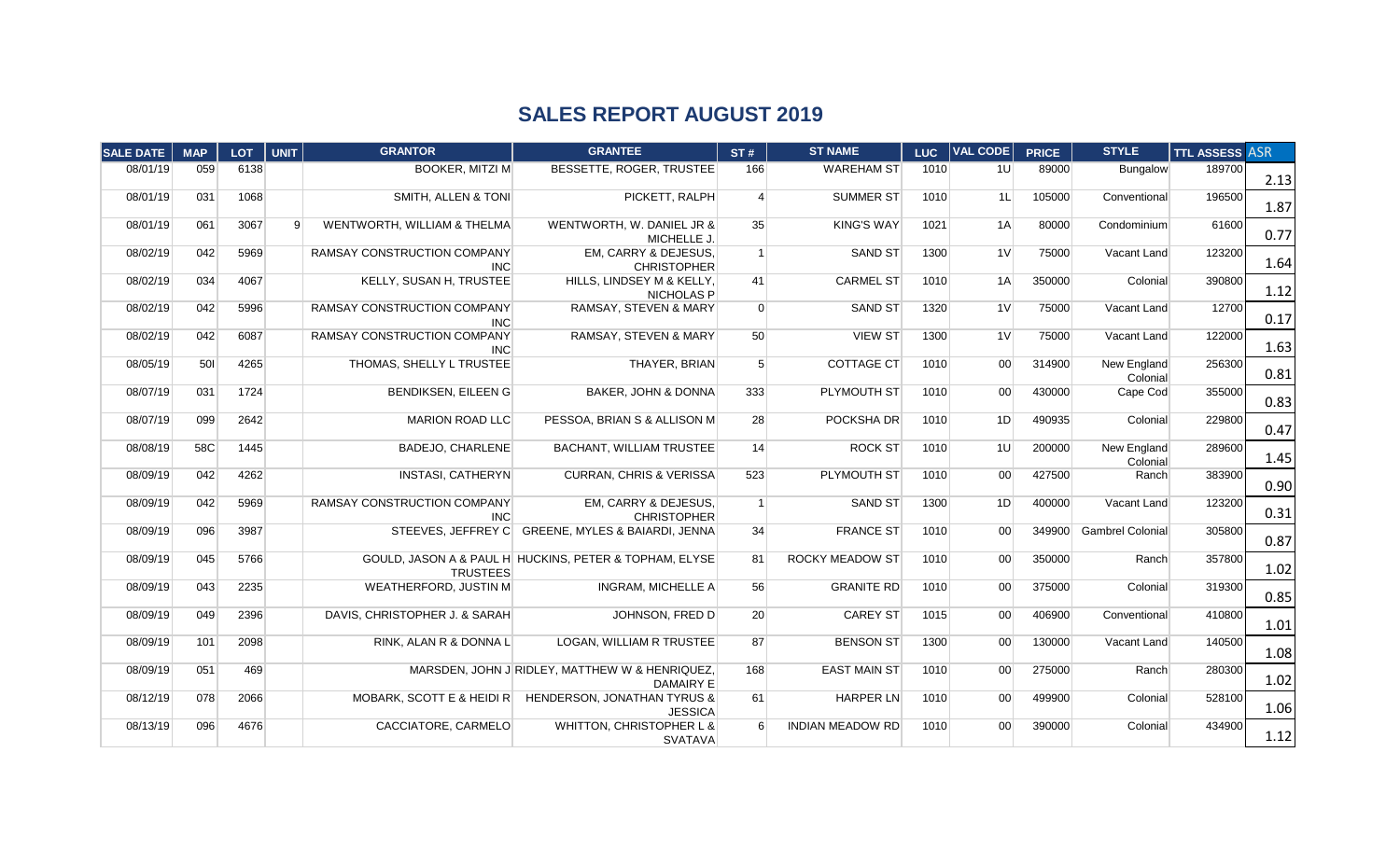| 08/14/19 | 096 | 3239 |                | ESTABROOKS, SCOTT W & SUSAN P                  | SPICER, DIANE & THOMAS A                                             |                | 46 WHISPERING PINES DR  | 1010 | 00 <sup>1</sup> | 499900 | Colonial                | 454700 | 0.91 |
|----------|-----|------|----------------|------------------------------------------------|----------------------------------------------------------------------|----------------|-------------------------|------|-----------------|--------|-------------------------|--------|------|
| 08/15/19 | 50H | 2332 |                | CONNELL, JESSICA L & SCOTT D                   | CARNEY, JENNIFER L & ROBERT M                                        | $\overline{1}$ | <b>BLOOMFIELD AVE</b>   | 1010 | 00 <sup>1</sup> | 370000 | Cape Cod                | 298700 | 0.81 |
| 08/15/19 | 063 | 1015 |                | COLE, MARTIN & CLARE                           | FISHER, GLENN E & ALEXANDRA Y                                        | 199            | <b>ROCKY MEADOW ST</b>  | 1010 | 00 <sup>1</sup> | 484900 | Colonial                | 363500 | 0.75 |
| 08/15/19 | 059 | 4217 |                | <b>SCANLON. JOHN M TRUSTEE</b>                 | SOUTHBROOK DEVELOPMENT INC                                           | $\overline{0}$ | <b>WILDFLOWER LN</b>    | 1320 | $1$ T           | 35000  | Vacant Land             | 100    | 0.00 |
| 08/15/19 | 033 | 6095 |                | TUGGLE, WAYNE L & ANTONIA L                    | STAVROS, DENISE TERESA                                               | 17             | AMANDA ST               | 1010 | 00 <sup>1</sup> | 410000 | Colonial                | 375800 | 0.92 |
| 08/15/19 | 50B | 1293 |                | <b>BUONANDUCI, JUSTINE N</b>                   | WALKER, ROBERT JR & MARTIN,<br><b>JILLIAN</b>                        | 110            | OAK ST                  | 1010 | 00 <sup>1</sup> | 370000 | New England<br>Colonial | 286500 | 0.77 |
| 08/16/19 | 087 | 394  |                | AZZOLINO, JOSEPH & LEVESQUE,<br><b>JANELLE</b> | DAVIS, JOHNATHAN A & JESSICA<br><b>LYNNE</b>                         | 52             | PEBBLE BROOK DR         | 1010 | 00 <sup>1</sup> | 504900 | Colonial                | 460100 | 0.91 |
| 08/16/19 | 50A | 1018 |                | EKSTROM, STEPHEN L & IRENE E                   | <b>GUARALDI, ADAM</b>                                                | 3              | <b>KEITH ST</b>         | 1040 | 00 <sup>1</sup> | 380000 | 2 Family                | 311800 | 0.82 |
| 08/16/19 | 50J | 4347 |                | US BANK TRUST N.A.                             | HINES, AMANDA                                                        | 40             | <b>EVERETT ST</b>       | 1040 | 1S              | 285000 | 2 Family                | 253700 | 0.89 |
| 08/16/19 | 50K | 3871 |                | MAIBAUM, PAUL                                  | MCDANIEL, SCOTT C & MELISSA                                          | 91             | PEARL ST                | 1010 | 00 <sup>1</sup> | 284600 | Ranch                   | 256900 | 0.90 |
| 08/16/19 | 078 | 2084 |                | SWEET, MARK G & DIANE C                        | SMITH, DANIEL S JR & LAFRANCE,<br>ASHLEY R                           | 306            | <b>CHERRY ST</b>        | 1010 | 00 <sup>1</sup> | 440000 | Ranch                   | 410800 | 0.93 |
| 08/16/19 | 101 | 524  |                | JOLIN, SCOTT & DONNA                           | VADENAIS, BRENT D                                                    | 20             | <b>SPRUCE ST</b>        | 1010 | 00 <sup>1</sup> | 345900 | New England<br>Colonial | 321800 | 0.93 |
| 08/19/19 | 016 | 3728 |                |                                                | 122 CEDAR STREET LLC BERNARDIN, JUPSON & SVENSSON,<br><b>MARLENE</b> | 122            | <b>CEDAR ST</b>         | 1010 | 00 <sup>1</sup> | 443000 | Colonial                | 448300 | 1.01 |
| 08/19/19 | 044 | 647  |                | RUTLEDGE, ROBERT & CARRIE                      | PARQUETTE, MARK W                                                    | 5 <sup>5</sup> | <b>STACEY RD</b>        | 1010 | 00 <sup>1</sup> | 409900 | Cape Cod                | 344400 | 0.84 |
| 08/20/19 | 014 | 6358 |                | RICH, MICHAEL P & LAURA M                      | RICH, MICHAEL P II                                                   | 169            | <b>THOMPSON ST</b>      | 1010 | 1A              | 458000 | Cape Cod                | 308724 | 0.67 |
| 08/21/19 | 035 | 5852 |                | WATERMAN, DAVID & KELLIE                       | FOWLER, MAE RAE                                                      | 14             | LAKE SHORE DR           | 1010 | 00 <sup>1</sup> | 225000 | Ranch                   | 208600 | 0.93 |
| 08/21/19 | 065 | 2889 | $\overline{7}$ | HICKS, JAZZ L                                  | ROGERS, SARAH A & GONET,<br><b>THOMAS M</b>                          | $\overline{7}$ | <b>BASKING RIDGE DR</b> | 1021 | 00 <sup>1</sup> | 233000 | Condominium             | 214100 | 0.92 |
| 08/22/19 | 58G | 3046 |                | EMENS, NATHANIEL & MARIAN                      | <b>EDINGTON, PAULA</b>                                               | 16             | MITCHELL ST             | 1010 | 1 <sup>V</sup>  | 314000 | Ranch                   | 270600 | 0.86 |
| 08/22/19 | 58G | 3057 |                | EMENS, NATHANIEL & MARIAN                      | EDINGTON, PAULA                                                      | $\Omega$       | MITCHELL ST (OFF)       | 1320 | 1 <sup>V</sup>  | 314000 | Vacant Land             | 600    | 0.00 |
| 08/22/19 | 059 | 6064 |                | MADDEN, JOHN J & ERIKA L                       | US BANK NATIONAL ASSOCIATION                                         | 167            | WOOD ST                 | 1010 | 1L              | 192057 | New England<br>Colonial | 268800 | 1.40 |
| 08/22/19 | 031 | 2887 |                | NAUHA, EVERETT & LORRAINE                      | US BANK TRUST NA TRUSTEE                                             | 375            | PLYMOUTH ST             | 0101 | 1L              | 415554 | Cape Cod                | 450100 | 1.08 |
| 08/23/19 | 060 | 4137 |                | BRYNE, SUSAN ETAL                              | BRYNE, SUSAN ETAL                                                    | 98             | <b>SACHEM ST</b>        | 1010 | 1A              | 370000 | Colonial                | 559800 | 1.51 |
| 08/23/19 | 025 | 2353 |                |                                                | MEDEIROS, EDWARD J VILBRUN, JOHN & PIERRE, MARTINE                   | $\overline{7}$ | SOULE ST                | 1010 | 00 <sup>1</sup> | 399000 | Raised Ranch            | 287000 | 0.72 |